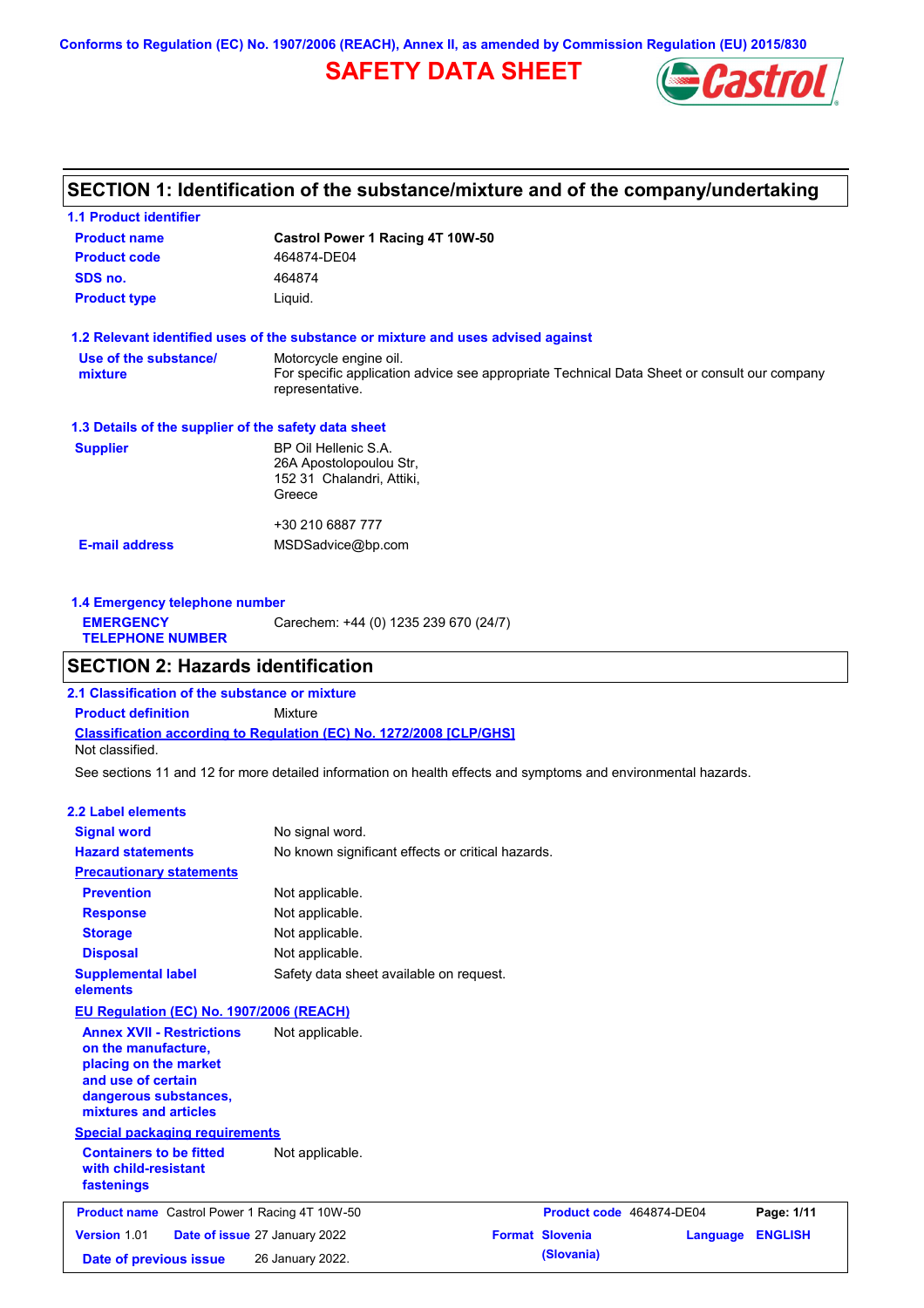# **SECTION 2: Hazards identification**

| <b>Tactile warning of danger</b>                                                                                         | Not applicable.                                                                                                                                                                                                                 |
|--------------------------------------------------------------------------------------------------------------------------|---------------------------------------------------------------------------------------------------------------------------------------------------------------------------------------------------------------------------------|
| 2.3 Other hazards                                                                                                        |                                                                                                                                                                                                                                 |
| <b>Results of PBT and vPvB</b><br>assessment                                                                             | Product does not meet the criteria for PBT or vPvB according to Regulation (EC) No. 1907/2006,<br>Annex XIII.                                                                                                                   |
| <b>Product meets the criteria</b><br>for PBT or vPvB according<br>to Regulation (EC) No.<br><b>1907/2006, Annex XIII</b> | This mixture does not contain any substances that are assessed to be a PBT or a vPvB.                                                                                                                                           |
| Other hazards which do<br>not result in classification                                                                   | Defatting to the skin.<br><b>USED ENGINE OILS</b><br>Used engine oil may contain hazardous components which have the potential to cause skin<br>cancer.<br>See Toxicological Information, section 11 of this Safety Data Sheet. |

# **SECTION 3: Composition/information on ingredients**

| <b>3.2 Mixtures</b>       |                                                                                            |  |
|---------------------------|--------------------------------------------------------------------------------------------|--|
| <b>Product definition</b> | Mixture                                                                                    |  |
|                           | Highly refined hase oil (IP 346 DMSO extract $\lt 3\%$ ) Proprietary performance additives |  |

| <b>Product/ingredient</b>                                 | %                                                                                       |  | <b>Regulation (EC) No.</b> |       |
|-----------------------------------------------------------|-----------------------------------------------------------------------------------------|--|----------------------------|-------|
| name                                                      | <b>Identifiers</b>                                                                      |  | 1272/2008 [CLP]            |       |
| Distillates (petroleum), hydrotreated<br>heavy paraffinic | REACH #: 01-2119484627-25 ≤5<br>EC: 265-157-1<br>CAS: 64742-54-7<br>Index: 649-467-00-8 |  | Asp. Tox. 1, H304          | $[1]$ |

#### **See Section 16 for the full text of the H statements declared above.**

**Type** 

[1] Substance classified with a health or environmental hazard

[2] Substance with a workplace exposure limit

[3] Substance meets the criteria for PBT according to Regulation (EC) No. 1907/2006, Annex XIII

[4] Substance meets the criteria for vPvB according to Regulation (EC) No. 1907/2006, Annex XIII

[5] Substance of equivalent concern

[6] Additional disclosure due to company policy

Occupational exposure limits, if available, are listed in Section 8.

# **SECTION 4: First aid measures**

### **4.1 Description of first aid measures**

| Eye contact                       | In case of contact, immediately flush eyes with plenty of water for at least 15 minutes. Eyelids<br>should be held away from the eyeball to ensure thorough rinsing. Check for and remove any<br>contact lenses. Get medical attention. |
|-----------------------------------|-----------------------------------------------------------------------------------------------------------------------------------------------------------------------------------------------------------------------------------------|
| <b>Skin contact</b>               | Wash skin thoroughly with soap and water or use recognised skin cleanser. Remove<br>contaminated clothing and shoes. Wash clothing before reuse. Clean shoes thoroughly before<br>reuse. Get medical attention if irritation develops.  |
| <b>Inhalation</b>                 | If inhaled, remove to fresh air. Get medical attention if symptoms occur.                                                                                                                                                               |
| <b>Ingestion</b>                  | Do not induce vomiting unless directed to do so by medical personnel. Get medical attention if<br>symptoms occur.                                                                                                                       |
| <b>Protection of first-aiders</b> | No action shall be taken involving any personal risk or without suitable training.                                                                                                                                                      |

### **4.2 Most important symptoms and effects, both acute and delayed**

See Section 11 for more detailed information on health effects and symptoms.

| <b>Potential acute health effects</b> |                                                                                                     |
|---------------------------------------|-----------------------------------------------------------------------------------------------------|
| <b>Inhalation</b>                     | Vapour inhalation under ambient conditions is not normally a problem due to low vapour<br>pressure. |
| <b>Ingestion</b>                      | No known significant effects or critical hazards.                                                   |
| <b>Skin contact</b>                   | Defatting to the skin. May cause skin dryness and irritation.                                       |

### **Eye contact** No known significant effects or critical hazards. **Delayed and immediate effects as well as chronic effects from short and long-term exposure**

| Overexposure to the inhalation of airborne droplets or aerosols may cause irritation of the<br><b>Inhalation</b><br>respiratory tract. |  |                                                      |                        |                          |            |
|----------------------------------------------------------------------------------------------------------------------------------------|--|------------------------------------------------------|------------------------|--------------------------|------------|
|                                                                                                                                        |  | <b>Product name</b> Castrol Power 1 Racing 4T 10W-50 |                        | Product code 464874-DE04 | Page: 2/11 |
| <b>Version 1.01</b>                                                                                                                    |  | <b>Date of issue 27 January 2022</b>                 | <b>Format Slovenia</b> | Language ENGLISH         |            |
| Date of previous issue                                                                                                                 |  | 26 January 2022.                                     | (Slovania)             |                          |            |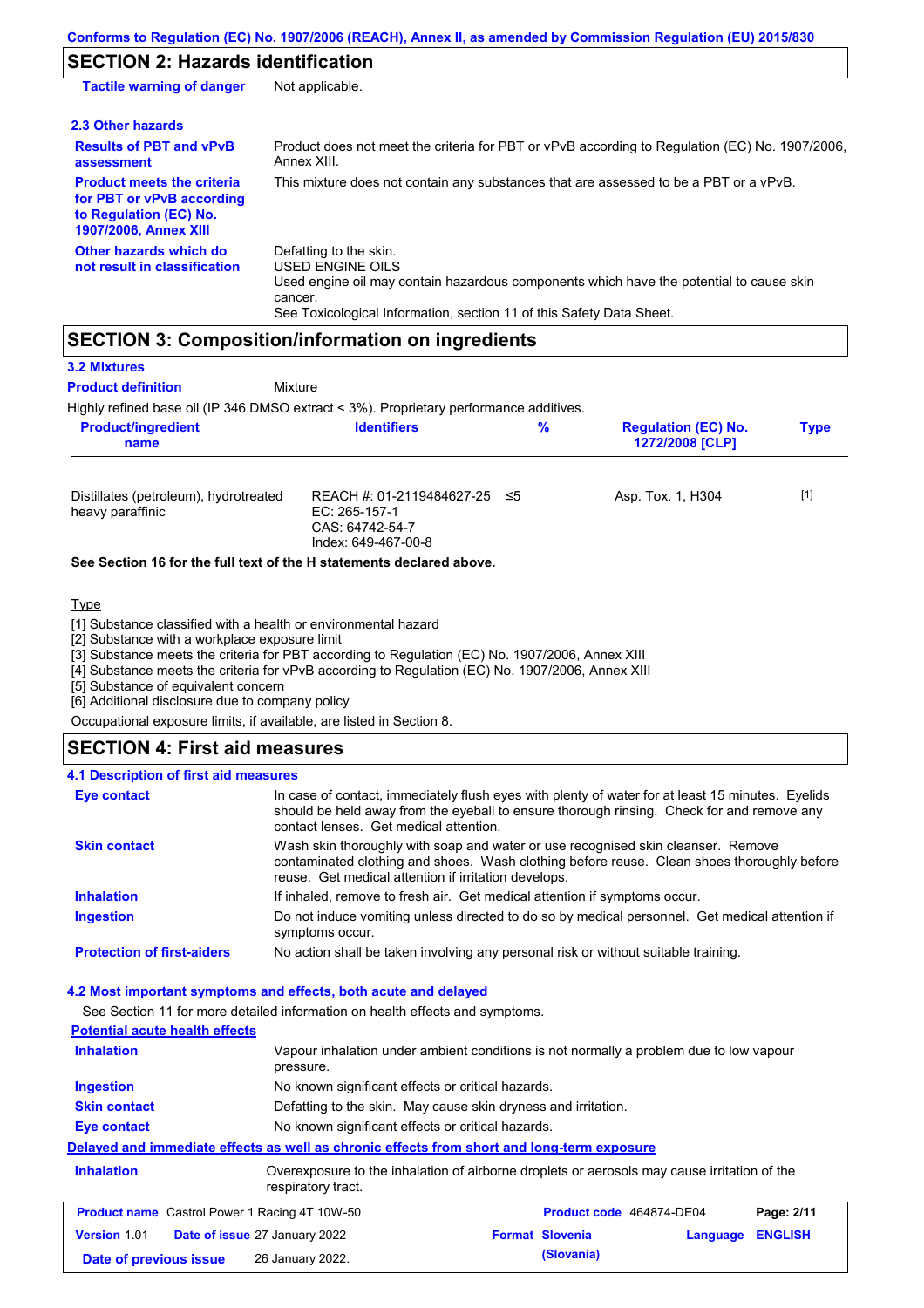|                                                           | Conforms to Regulation (EC) No. 1907/2006 (REACH), Annex II, as amended by Commission Regulation (EU) 2015/830                                                                                                                                                                                                                                                    |
|-----------------------------------------------------------|-------------------------------------------------------------------------------------------------------------------------------------------------------------------------------------------------------------------------------------------------------------------------------------------------------------------------------------------------------------------|
| <b>SECTION 4: First aid measures</b>                      |                                                                                                                                                                                                                                                                                                                                                                   |
| <b>Ingestion</b>                                          | Ingestion of large quantities may cause nausea and diarrhoea.                                                                                                                                                                                                                                                                                                     |
| <b>Skin contact</b>                                       | Prolonged or repeated contact can defat the skin and lead to irritation and/or dermatitis.                                                                                                                                                                                                                                                                        |
| <b>Eye contact</b>                                        | Potential risk of transient stinging or redness if accidental eye contact occurs.                                                                                                                                                                                                                                                                                 |
|                                                           | 4.3 Indication of any immediate medical attention and special treatment needed                                                                                                                                                                                                                                                                                    |
| <b>Notes to physician</b>                                 | Treatment should in general be symptomatic and directed to relieving any effects.                                                                                                                                                                                                                                                                                 |
| <b>SECTION 5: Firefighting measures</b>                   |                                                                                                                                                                                                                                                                                                                                                                   |
| 5.1 Extinguishing media                                   |                                                                                                                                                                                                                                                                                                                                                                   |
| <b>Suitable extinguishing</b><br>media                    | In case of fire, use foam, dry chemical or carbon dioxide extinguisher or spray.                                                                                                                                                                                                                                                                                  |
| <b>Unsuitable extinguishing</b><br>media                  | Do not use water jet. The use of a water jet may cause the fire to spread by splashing the<br>burning product.                                                                                                                                                                                                                                                    |
| 5.2 Special hazards arising from the substance or mixture |                                                                                                                                                                                                                                                                                                                                                                   |
| <b>Hazards from the</b><br>substance or mixture           | In a fire or if heated, a pressure increase will occur and the container may burst.                                                                                                                                                                                                                                                                               |
| <b>Hazardous combustion</b><br>products                   | Combustion products may include the following:<br>carbon oxides (CO, CO <sub>2</sub> ) (carbon monoxide, carbon dioxide)                                                                                                                                                                                                                                          |
| <b>5.3 Advice for firefighters</b>                        |                                                                                                                                                                                                                                                                                                                                                                   |
| <b>Special precautions for</b><br>fire-fighters           | No action shall be taken involving any personal risk or without suitable training. Promptly<br>isolate the scene by removing all persons from the vicinity of the incident if there is a fire.                                                                                                                                                                    |
| <b>Special protective</b><br>equipment for fire-fighters  | Fire-fighters should wear appropriate protective equipment and self-contained breathing<br>apparatus (SCBA) with a full face-piece operated in positive pressure mode. Clothing for fire-<br>fighters (including helmets, protective boots and gloves) conforming to European standard EN<br>469 will provide a basic level of protection for chemical incidents. |

# **SECTION 6: Accidental release measures**

### **6.1 Personal precautions, protective equipment and emergency procedures**

| No action shall be taken involving any personal risk or without suitable training. Evacuate<br>surrounding areas. Keep unnecessary and unprotected personnel from entering. Do not touch<br>or walk through spilt material. Floors may be slippery; use care to avoid falling. Put on<br>appropriate personal protective equipment.                                                            |
|------------------------------------------------------------------------------------------------------------------------------------------------------------------------------------------------------------------------------------------------------------------------------------------------------------------------------------------------------------------------------------------------|
| If specialised clothing is required to deal with the spillage, take note of any information in<br>Section 8 on suitable and unsuitable materials. See also the information in "For non-<br>emergency personnel".                                                                                                                                                                               |
| Avoid dispersal of spilt material and runoff and contact with soil, waterways, drains and sewers.<br>Inform the relevant authorities if the product has caused environmental pollution (sewers,<br>waterways, soil or air).                                                                                                                                                                    |
| 6.3 Methods and material for containment and cleaning up                                                                                                                                                                                                                                                                                                                                       |
| Stop leak if without risk. Move containers from spill area. Absorb with an inert material and<br>place in an appropriate waste disposal container. Dispose of via a licensed waste disposal<br>contractor.                                                                                                                                                                                     |
| Stop leak if without risk. Move containers from spill area. Prevent entry into sewers, water<br>courses, basements or confined areas. Contain and collect spillage with non-combustible,<br>absorbent material e.g. sand, earth, vermiculite or diatomaceous earth and place in container<br>for disposal according to local regulations. Dispose of via a licensed waste disposal contractor. |
| See Section 1 for emergency contact information.                                                                                                                                                                                                                                                                                                                                               |
| See Section 5 for firefighting measures.<br>See Section 8 for information on appropriate personal protective equipment.<br>See Section 12 for environmental precautions.<br>See Section 13 for additional waste treatment information.                                                                                                                                                         |
|                                                                                                                                                                                                                                                                                                                                                                                                |

| <b>Product name</b> Castrol Power 1 Racing 4T 10W-50 |                                      | Product code 464874-DE04 |                        | Page: 3/11       |  |
|------------------------------------------------------|--------------------------------------|--------------------------|------------------------|------------------|--|
| <b>Version 1.01</b>                                  | <b>Date of issue 27 January 2022</b> |                          | <b>Format Slovenia</b> | Language ENGLISH |  |
| Date of previous issue                               | 26 January 2022.                     |                          | (Slovania)             |                  |  |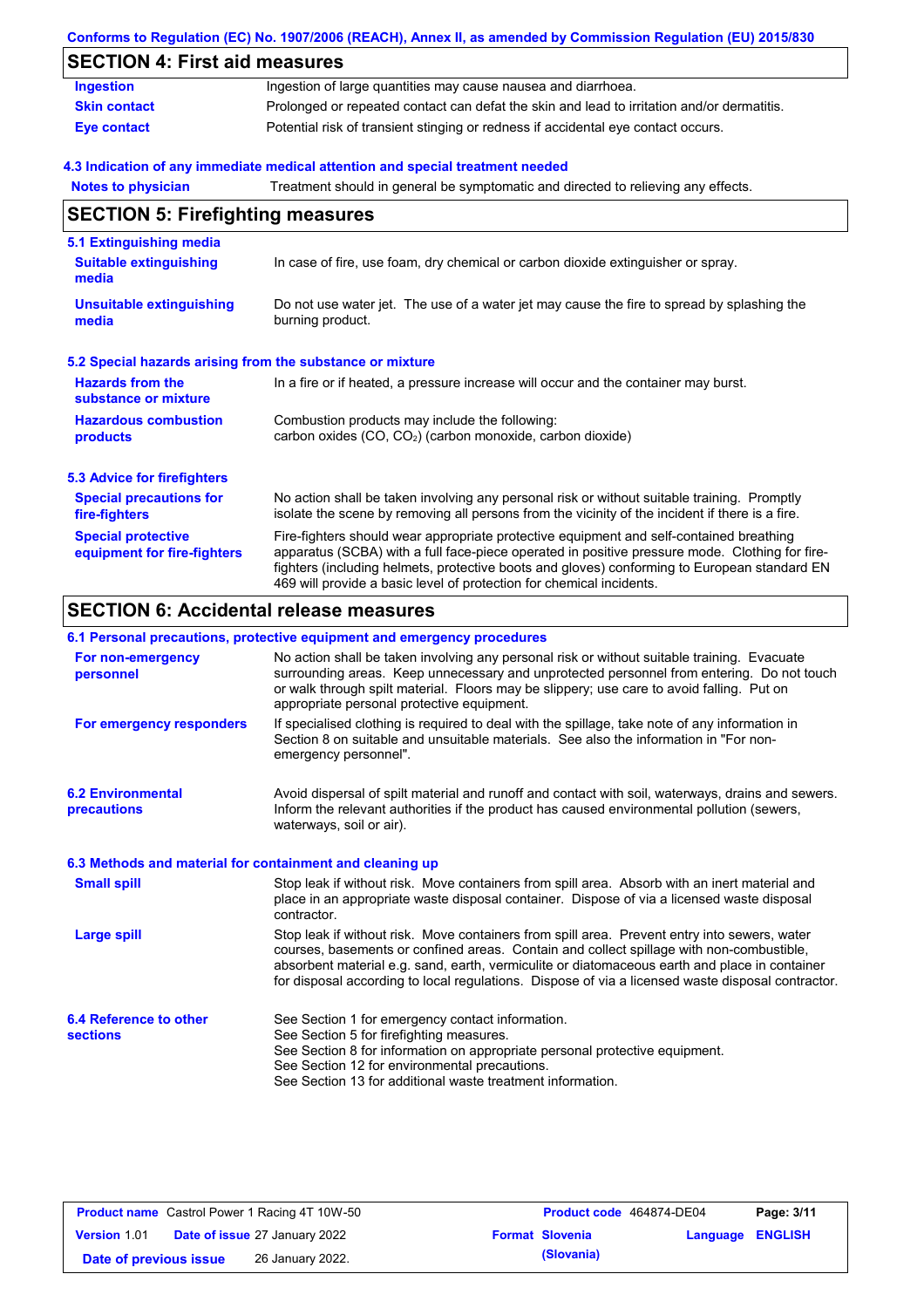# **SECTION 7: Handling and storage**

| 7.1 Precautions for safe handling                                             |                                                                                                                                                                                                                                                                                                                                                                                                                                                                                          |  |  |  |  |  |
|-------------------------------------------------------------------------------|------------------------------------------------------------------------------------------------------------------------------------------------------------------------------------------------------------------------------------------------------------------------------------------------------------------------------------------------------------------------------------------------------------------------------------------------------------------------------------------|--|--|--|--|--|
| <b>Protective measures</b>                                                    | Put on appropriate personal protective equipment.                                                                                                                                                                                                                                                                                                                                                                                                                                        |  |  |  |  |  |
| <b>Advice on general</b><br>occupational hygiene                              | Eating, drinking and smoking should be prohibited in areas where this material is handled,<br>stored and processed. Wash thoroughly after handling. Remove contaminated clothing and<br>protective equipment before entering eating areas. See also Section 8 for additional<br>information on hygiene measures.                                                                                                                                                                         |  |  |  |  |  |
| <b>7.2 Conditions for safe</b><br>storage, including any<br>incompatibilities | Store in accordance with local requlations. Store in a dry, cool and well-ventilated area, away<br>from incompatible materials (see Section 10). Keep away from heat and direct sunlight. Keep<br>container tightly closed and sealed until ready for use. Containers that have been opened must<br>be carefully resealed and kept upright to prevent leakage. Store and use only in equipment/<br>containers designed for use with this product. Do not store in unlabelled containers. |  |  |  |  |  |
| <b>Not suitable</b>                                                           | Prolonged exposure to elevated temperature                                                                                                                                                                                                                                                                                                                                                                                                                                               |  |  |  |  |  |
| 7.3 Specific end use(s)                                                       |                                                                                                                                                                                                                                                                                                                                                                                                                                                                                          |  |  |  |  |  |
| <b>Recommendations</b>                                                        | See section 1.2 and Exposure scenarios in annex, if applicable.                                                                                                                                                                                                                                                                                                                                                                                                                          |  |  |  |  |  |

## **SECTION 8: Exposure controls/personal protection**

#### **8.1 Control parameters**

**Occupational exposure limits** No exposure limit value known.

Whilst specific OELs for certain components may be shown in this section, other components may be present in any mist, vapour or dust produced. Therefore, the specific OELs may not be applicable to the product as a whole and are provided for guidance only.

#### **Recommended monitoring procedures**

If this product contains ingredients with exposure limits, personal, workplace atmosphere or biological monitoring may be required to determine the effectiveness of the ventilation or other control measures and/or the necessity to use respiratory protective equipment. Reference should be made to monitoring standards, such as the following: European Standard EN 689 (Workplace atmospheres - Guidance for the assessment of exposure by inhalation to chemical agents for comparison with limit values and measurement strategy) European Standard EN 14042 (Workplace atmospheres - Guide for the application and use of procedures for the assessment of exposure to chemical and biological agents) European Standard EN 482 (Workplace atmospheres - General requirements for the performance of procedures for the measurement of chemical agents) Reference to national guidance documents for methods for the determination of hazardous substances will also be required.

### **Derived No Effect Level**

No DNELs/DMELs available.

#### **Predicted No Effect Concentration**

No PNECs available

| <b>Appropriate engineering</b><br>controls           | Provide exhaust ventilation or other engineering controls to keep the relevant airborne<br>concentrations below their respective occupational exposure limits.<br>All activities involving chemicals should be assessed for their risks to health, to ensure<br>exposures are adequately controlled. Personal protective equipment should only be considered<br>after other forms of control measures (e.g. engineering controls) have been suitably evaluated.<br>Personal protective equipment should conform to appropriate standards, be suitable for use, be<br>kept in good condition and properly maintained.<br>Your supplier of personal protective equipment should be consulted for advice on selection and<br>appropriate standards. For further information contact your national organisation for standards.<br>The final choice of protective equipment will depend upon a risk assessment. It is important to<br>ensure that all items of personal protective equipment are compatible. |
|------------------------------------------------------|---------------------------------------------------------------------------------------------------------------------------------------------------------------------------------------------------------------------------------------------------------------------------------------------------------------------------------------------------------------------------------------------------------------------------------------------------------------------------------------------------------------------------------------------------------------------------------------------------------------------------------------------------------------------------------------------------------------------------------------------------------------------------------------------------------------------------------------------------------------------------------------------------------------------------------------------------------------------------------------------------------|
| <b>Individual protection measures</b>                |                                                                                                                                                                                                                                                                                                                                                                                                                                                                                                                                                                                                                                                                                                                                                                                                                                                                                                                                                                                                         |
| <b>Hygiene measures</b>                              | Wash hands, forearms and face thoroughly after handling chemical products, before eating,<br>smoking and using the lavatory and at the end of the working period. Ensure that eyewash<br>stations and safety showers are close to the workstation location.                                                                                                                                                                                                                                                                                                                                                                                                                                                                                                                                                                                                                                                                                                                                             |
| <b>Respiratory protection</b>                        | In case of insufficient ventilation, wear suitable respiratory equipment.<br>The correct choice of respiratory protection depends upon the chemicals being handled, the<br>conditions of work and use, and the condition of the respiratory equipment. Safety procedures<br>should be developed for each intended application. Respiratory protection equipment should<br>therefore be chosen in consultation with the supplier/manufacturer and with a full assessment<br>of the working conditions.                                                                                                                                                                                                                                                                                                                                                                                                                                                                                                   |
| <b>Eye/face protection</b>                           | Safety glasses with side shields.                                                                                                                                                                                                                                                                                                                                                                                                                                                                                                                                                                                                                                                                                                                                                                                                                                                                                                                                                                       |
| <b>Skin protection</b>                               |                                                                                                                                                                                                                                                                                                                                                                                                                                                                                                                                                                                                                                                                                                                                                                                                                                                                                                                                                                                                         |
| <b>Product name</b> Castrol Power 1 Racing 4T 10W-50 | Product code 464874-DE04<br>Page: 4/11                                                                                                                                                                                                                                                                                                                                                                                                                                                                                                                                                                                                                                                                                                                                                                                                                                                                                                                                                                  |
| <b>Version 1.01</b>                                  | <b>Format Slovenia</b><br><b>ENGLISH</b><br>Date of issue 27 January 2022<br>Language                                                                                                                                                                                                                                                                                                                                                                                                                                                                                                                                                                                                                                                                                                                                                                                                                                                                                                                   |
| Date of previous issue                               | (Slovania)<br>26 January 2022.                                                                                                                                                                                                                                                                                                                                                                                                                                                                                                                                                                                                                                                                                                                                                                                                                                                                                                                                                                          |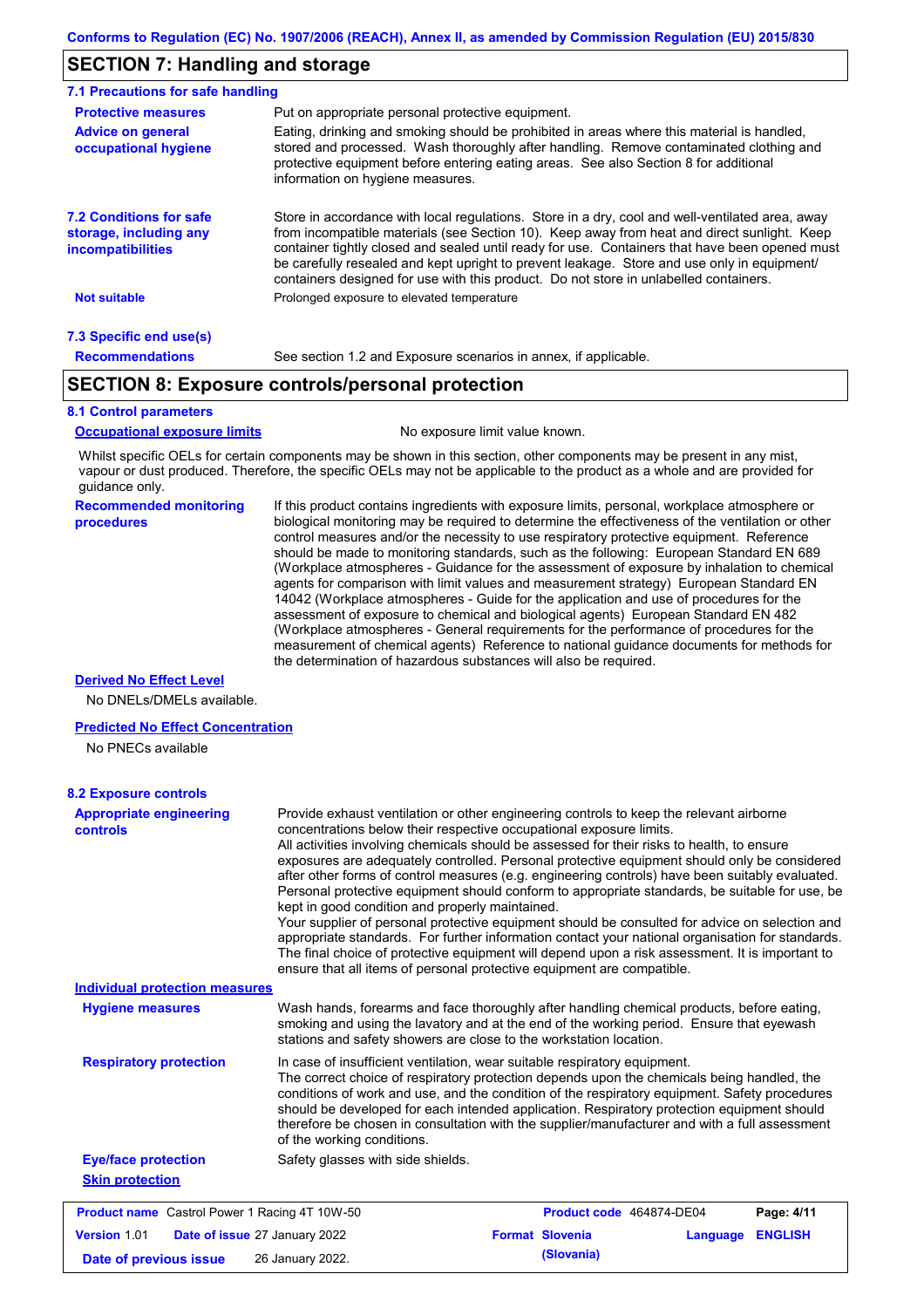### **SECTION 8: Exposure controls/personal protection**

**Hand protection** 

| <b>General Information:</b> |
|-----------------------------|
|-----------------------------|

Because specific work environments and material handling practices vary, safety procedures should be developed for each intended application. The correct choice of protective gloves depends upon the chemicals being handled, and the conditions of work and use. Most gloves provide protection for only a limited time before they must be discarded and replaced (even the best chemically resistant gloves will break down after repeated chemical exposures).

Gloves should be chosen in consultation with the supplier / manufacturer and taking account of a full assessment of the working conditions.

Recommended: Nitrile gloves. **Breakthrough time:**

Breakthrough time data are generated by glove manufacturers under laboratory test conditions and represent how long a glove can be expected to provide effective permeation resistance. It is important when following breakthrough time recommendations that actual workplace conditions are taken into account. Always consult with your glove supplier for up-to-date technical information on breakthrough times for the recommended glove type. Our recommendations on the selection of gloves are as follows:

Continuous contact:

Gloves with a minimum breakthrough time of 240 minutes, or >480 minutes if suitable gloves can be obtained.

If suitable gloves are not available to offer that level of protection, gloves with shorter breakthrough times may be acceptable as long as appropriate glove maintenance and replacement regimes are determined and adhered to.

Short-term / splash protection:

Recommended breakthrough times as above.

It is recognised that for short-term, transient exposures, gloves with shorter breakthrough times may commonly be used. Therefore, appropriate maintenance and replacement regimes must be determined and rigorously followed.

#### **Glove Thickness:**

For general applications, we recommend gloves with a thickness typically greater than 0.35 mm.

It should be emphasised that glove thickness is not necessarily a good predictor of glove resistance to a specific chemical, as the permeation efficiency of the glove will be dependent on the exact composition of the glove material. Therefore, glove selection should also be based on consideration of the task requirements and knowledge of breakthrough times. Glove thickness may also vary depending on the glove manufacturer, the glove type and the glove model. Therefore, the manufacturers' technical data should always be taken into account to ensure selection of the most appropriate glove for the task.

Note: Depending on the activity being conducted, gloves of varying thickness may be required for specific tasks. For example:

 • Thinner gloves (down to 0.1 mm or less) may be required where a high degree of manual dexterity is needed. However, these gloves are only likely to give short duration protection and would normally be just for single use applications, then disposed of.

 • Thicker gloves (up to 3 mm or more) may be required where there is a mechanical (as well as a chemical) risk i.e. where there is abrasion or puncture potential.

**Skin and body**

Use of protective clothing is good industrial practice.

Personal protective equipment for the body should be selected based on the task being performed and the risks involved and should be approved by a specialist before handling this product.

Cotton or polyester/cotton overalls will only provide protection against light superficial contamination that will not soak through to the skin. Overalls should be laundered on a regular basis. When the risk of skin exposure is high (e.g. when cleaning up spillages or if there is a risk of splashing) then chemical resistant aprons and/or impervious chemical suits and boots will be required.

| <b>Product name</b> Castrol Power 1 Racing 4T 10W-50 |  |                                      | Product code 464874-DE04 | Page: 5/11             |                         |  |
|------------------------------------------------------|--|--------------------------------------|--------------------------|------------------------|-------------------------|--|
| <b>Version 1.01</b>                                  |  | <b>Date of issue 27 January 2022</b> |                          | <b>Format Slovenia</b> | <b>Language ENGLISH</b> |  |
| Date of previous issue                               |  | 26 January 2022.                     |                          | (Slovania)             |                         |  |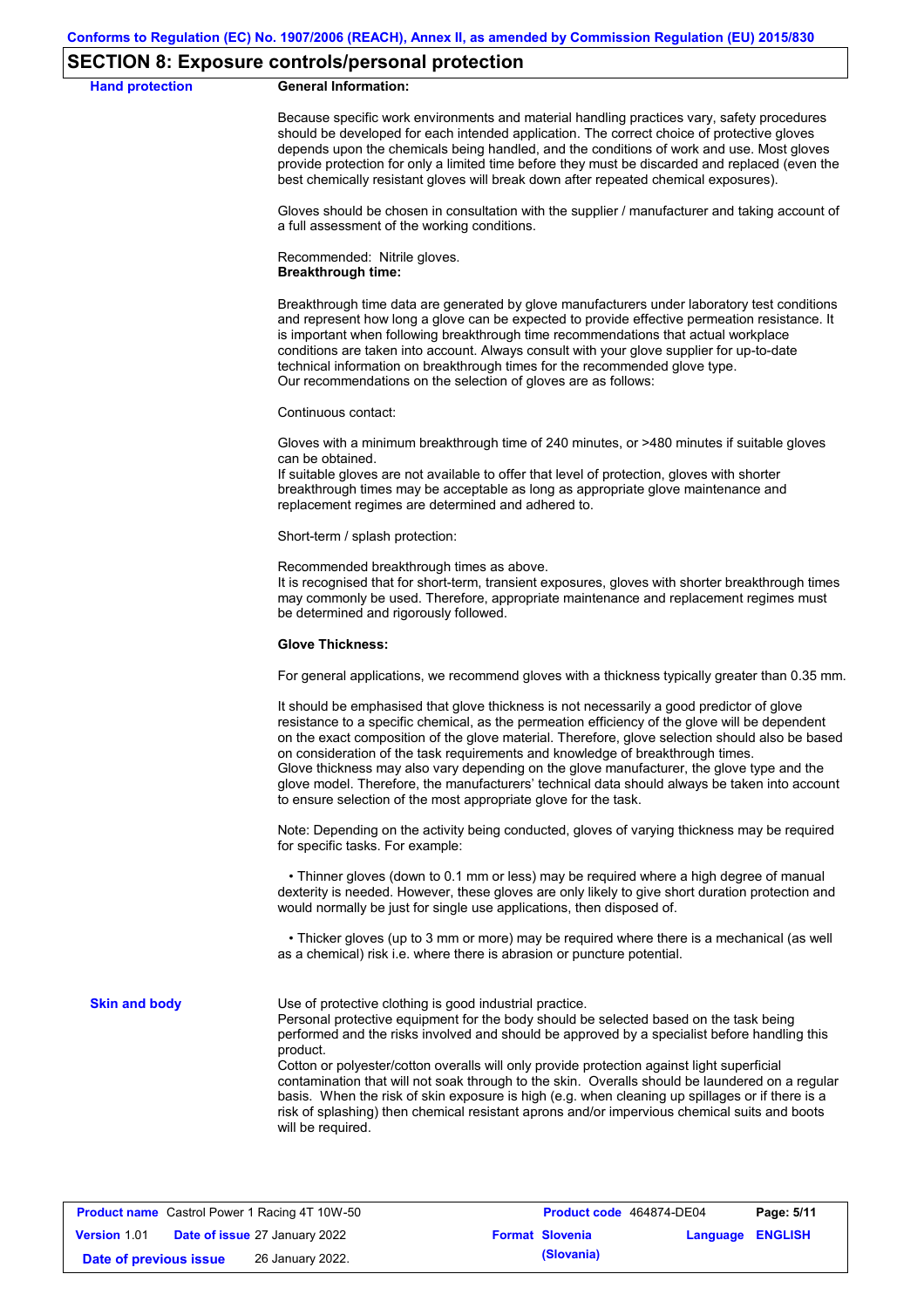# **SECTION 8: Exposure controls/personal protection**

| <b>Refer to standards:</b>                | Respiratory protection: EN 529<br>Gloves: EN 420, EN 374<br>Eye protection: EN 166<br>Filtering half-mask: EN 149<br>Filtering half-mask with valve: EN 405<br>Half-mask: EN 140 plus filter<br>Full-face mask: EN 136 plus filter<br>Particulate filters: FN 143<br>Gas/combined filters: EN 14387                           |
|-------------------------------------------|-------------------------------------------------------------------------------------------------------------------------------------------------------------------------------------------------------------------------------------------------------------------------------------------------------------------------------|
| <b>Environmental exposure</b><br>controls | Emissions from ventilation or work process equipment should be checked to ensure they<br>comply with the requirements of environmental protection legislation. In some cases, fume<br>scrubbers, filters or engineering modifications to the process equipment will be necessary to<br>reduce emissions to acceptable levels. |

# **SECTION 9: Physical and chemical properties**

The conditions of measurement of all properties are at standard temperature and pressure unless otherwise indicated.

### **9.1 Information on basic physical and chemical properties**

| <b>Appearance</b>                                      |                                            |
|--------------------------------------------------------|--------------------------------------------|
| <b>Physical state</b>                                  | Liquid.                                    |
| <b>Colour</b>                                          | Red.                                       |
| <b>Odour</b>                                           | Not available.                             |
| <b>Odour threshold</b>                                 | Not available.                             |
| рH                                                     | Not applicable.                            |
| <b>Melting point/freezing point</b>                    | Not available.                             |
| Initial boiling point and boiling<br>range             | Not available.                             |
| <b>Pour point</b>                                      | -36 $^{\circ}$ C                           |
| <b>Flash point</b>                                     | Closed cup: 205°C (401°F) [Pensky-Martens] |
| <b>Evaporation rate</b>                                | Not available.                             |
| <b>Flammability (solid, gas)</b>                       | Not available.                             |
| <b>Upper/lower flammability or</b><br>explosive limits | Not available.                             |

### **Vapour pressure**

Not available.

|                                                      |                                                                                                                                    |        |            | Vapour Pressure at 20°C |          | Vapour pressure at 50°C  |               |                |
|------------------------------------------------------|------------------------------------------------------------------------------------------------------------------------------------|--------|------------|-------------------------|----------|--------------------------|---------------|----------------|
|                                                      | Ingredient name mm Hg kPa                                                                                                          |        |            | <b>Method</b>           | mm<br>Hg | kPa                      | <b>Method</b> |                |
|                                                      | Distillates (petroleum),<br>hydrotreated heavy<br>paraffinic                                                                       | < 0.08 | < 0.011    | <b>ASTM D 5191</b>      |          |                          |               |                |
|                                                      | Distillates (petroleum),<br>solvent-dewaxed<br>heavy paraffinic                                                                    | < 0.08 | < 0.011    | <b>ASTM D 5191</b>      |          |                          |               |                |
|                                                      | Distillates (petroleum),<br>hydrotreated heavy<br>paraffinic                                                                       | < 0.08 | < 0.011    | <b>ASTM D 5191</b>      |          |                          |               |                |
| <b>Vapour density</b>                                | Not available.                                                                                                                     |        |            |                         |          |                          |               |                |
| <b>Relative density</b>                              | Not available.                                                                                                                     |        |            |                         |          |                          |               |                |
| <b>Density</b>                                       | <1000 kg/m <sup>3</sup> (<1 g/cm <sup>3</sup> ) at 15 <sup>°</sup> C                                                               |        |            |                         |          |                          |               |                |
| <b>Solubility(ies)</b>                               | insoluble in water.                                                                                                                |        |            |                         |          |                          |               |                |
| <b>Partition coefficient: n-octanol/</b><br>water    | Not applicable.                                                                                                                    |        |            |                         |          |                          |               |                |
| <b>Auto-ignition temperature</b>                     | Not available.                                                                                                                     |        |            |                         |          |                          |               |                |
| <b>Decomposition temperature</b>                     | Not available.                                                                                                                     |        |            |                         |          |                          |               |                |
| <b>Viscosity</b>                                     | Kinematic: 113.2 mm <sup>2</sup> /s (113.2 cSt) at 40°C<br>Kinematic: 16.4 to 17.8 mm <sup>2</sup> /s (16.4 to 17.8 cSt) at 100 °C |        |            |                         |          |                          |               |                |
| <b>Explosive properties</b>                          | Not available.                                                                                                                     |        |            |                         |          |                          |               |                |
| <b>Oxidising properties</b>                          | Not available.                                                                                                                     |        |            |                         |          |                          |               |                |
| <b>Particle characteristics</b>                      |                                                                                                                                    |        |            |                         |          |                          |               |                |
| <b>Median particle size</b>                          | Not applicable.                                                                                                                    |        |            |                         |          |                          |               |                |
| <b>Product name</b> Castrol Power 1 Racing 4T 10W-50 |                                                                                                                                    |        |            |                         |          | Product code 464874-DE04 |               | Page: 6/11     |
| Version 1.01<br>Date of issue 27 January 2022        |                                                                                                                                    |        |            | <b>Format Slovenia</b>  |          |                          | Language      | <b>ENGLISH</b> |
| 26 January 2022.<br>Date of previous issue           |                                                                                                                                    |        | (Slovania) |                         |          |                          |               |                |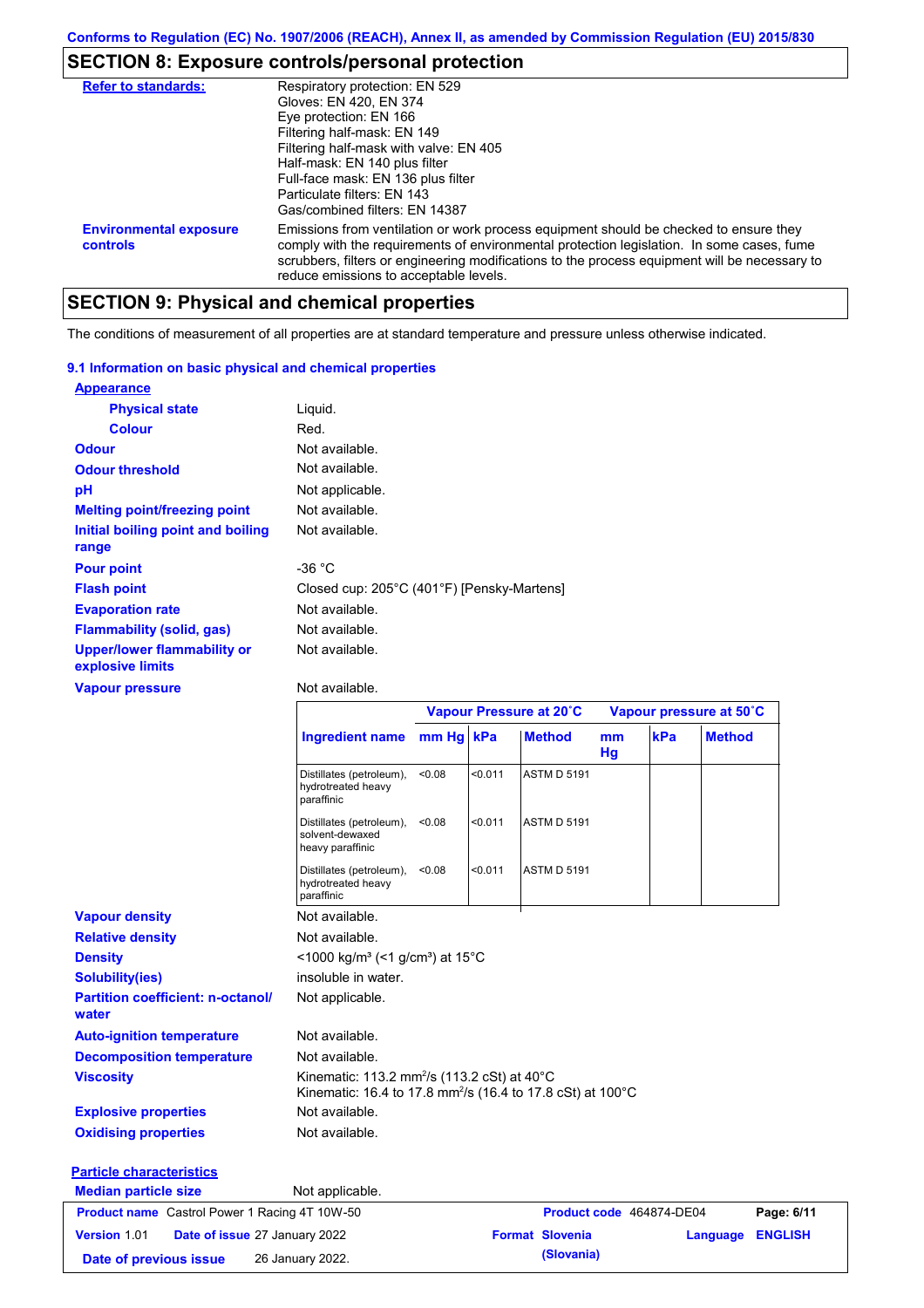# **SECTION 9: Physical and chemical properties**

**9.2 Other information**

No additional information.

# **SECTION 10: Stability and reactivity**

| <b>10.1 Reactivity</b>                            | No specific test data available for this product. Refer to Conditions to avoid and Incompatible<br>materials for additional information.                                |
|---------------------------------------------------|-------------------------------------------------------------------------------------------------------------------------------------------------------------------------|
| <b>10.2 Chemical stability</b>                    | The product is stable.                                                                                                                                                  |
| <b>10.3 Possibility of</b><br>hazardous reactions | Under normal conditions of storage and use, hazardous reactions will not occur.<br>Under normal conditions of storage and use, hazardous polymerisation will not occur. |
| <b>10.4 Conditions to avoid</b>                   | Avoid all possible sources of ignition (spark or flame).                                                                                                                |
| <b>10.5 Incompatible materials</b>                | Reactive or incompatible with the following materials: oxidising materials.                                                                                             |
| <b>10.6 Hazardous</b><br>decomposition products   | Under normal conditions of storage and use, hazardous decomposition products should not be<br>produced.                                                                 |

# **SECTION 11: Toxicological information**

| 11.1 Information on toxicological effects          |                                                                                                                                                                                                                                                                                                                                                                                                          |
|----------------------------------------------------|----------------------------------------------------------------------------------------------------------------------------------------------------------------------------------------------------------------------------------------------------------------------------------------------------------------------------------------------------------------------------------------------------------|
| <b>Acute toxicity estimates</b>                    |                                                                                                                                                                                                                                                                                                                                                                                                          |
| Not available.                                     |                                                                                                                                                                                                                                                                                                                                                                                                          |
| <b>Information on likely</b><br>routes of exposure | Routes of entry anticipated: Dermal, Inhalation.                                                                                                                                                                                                                                                                                                                                                         |
| <b>Potential acute health effects</b>              |                                                                                                                                                                                                                                                                                                                                                                                                          |
| <b>Inhalation</b>                                  | Vapour inhalation under ambient conditions is not normally a problem due to low vapour<br>pressure.                                                                                                                                                                                                                                                                                                      |
| <b>Ingestion</b>                                   | No known significant effects or critical hazards.                                                                                                                                                                                                                                                                                                                                                        |
| <b>Skin contact</b>                                | Defatting to the skin. May cause skin dryness and irritation.                                                                                                                                                                                                                                                                                                                                            |
| <b>Eye contact</b>                                 | No known significant effects or critical hazards.                                                                                                                                                                                                                                                                                                                                                        |
|                                                    | Symptoms related to the physical, chemical and toxicological characteristics                                                                                                                                                                                                                                                                                                                             |
| <b>Inhalation</b>                                  | No specific data.                                                                                                                                                                                                                                                                                                                                                                                        |
| <b>Ingestion</b>                                   | No specific data.                                                                                                                                                                                                                                                                                                                                                                                        |
| <b>Skin contact</b>                                | Adverse symptoms may include the following:<br>irritation<br>dryness<br>cracking                                                                                                                                                                                                                                                                                                                         |
| <b>Eye contact</b>                                 | No specific data.                                                                                                                                                                                                                                                                                                                                                                                        |
|                                                    | Delayed and immediate effects as well as chronic effects from short and long-term exposure                                                                                                                                                                                                                                                                                                               |
| <b>Inhalation</b>                                  | Overexposure to the inhalation of airborne droplets or aerosols may cause irritation of the<br>respiratory tract.                                                                                                                                                                                                                                                                                        |
| <b>Ingestion</b>                                   | Ingestion of large quantities may cause nausea and diarrhoea.                                                                                                                                                                                                                                                                                                                                            |
| <b>Skin contact</b>                                | Prolonged or repeated contact can defat the skin and lead to irritation and/or dermatitis.                                                                                                                                                                                                                                                                                                               |
| <b>Eye contact</b>                                 | Potential risk of transient stinging or redness if accidental eye contact occurs.                                                                                                                                                                                                                                                                                                                        |
| <b>Potential chronic health effects</b>            |                                                                                                                                                                                                                                                                                                                                                                                                          |
| General                                            | USED ENGINE OILS<br>Combustion products resulting from the operation of internal combustion engines contaminate<br>engine oils during use. Used engine oil may contain hazardous components which have the<br>potential to cause skin cancer. Frequent or prolonged contact with all types and makes of used<br>engine oil must therefore be avoided and a high standard of personal hygiene maintained. |
| <b>Carcinogenicity</b>                             | No known significant effects or critical hazards.                                                                                                                                                                                                                                                                                                                                                        |
| <b>Mutagenicity</b>                                | No known significant effects or critical hazards.                                                                                                                                                                                                                                                                                                                                                        |
| <b>Developmental effects</b>                       | No known significant effects or critical hazards.                                                                                                                                                                                                                                                                                                                                                        |
| <b>Fertility effects</b>                           | No known significant effects or critical hazards.                                                                                                                                                                                                                                                                                                                                                        |
|                                                    |                                                                                                                                                                                                                                                                                                                                                                                                          |

|                        | <b>Product name</b> Castrol Power 1 Racing 4T 10W-50 | Product code 464874-DE04 |                         | Page: 7/11 |
|------------------------|------------------------------------------------------|--------------------------|-------------------------|------------|
| <b>Version 1.01</b>    | <b>Date of issue 27 January 2022</b>                 | <b>Format Slovenia</b>   | <b>Language ENGLISH</b> |            |
| Date of previous issue | 26 January 2022.                                     | (Slovania)               |                         |            |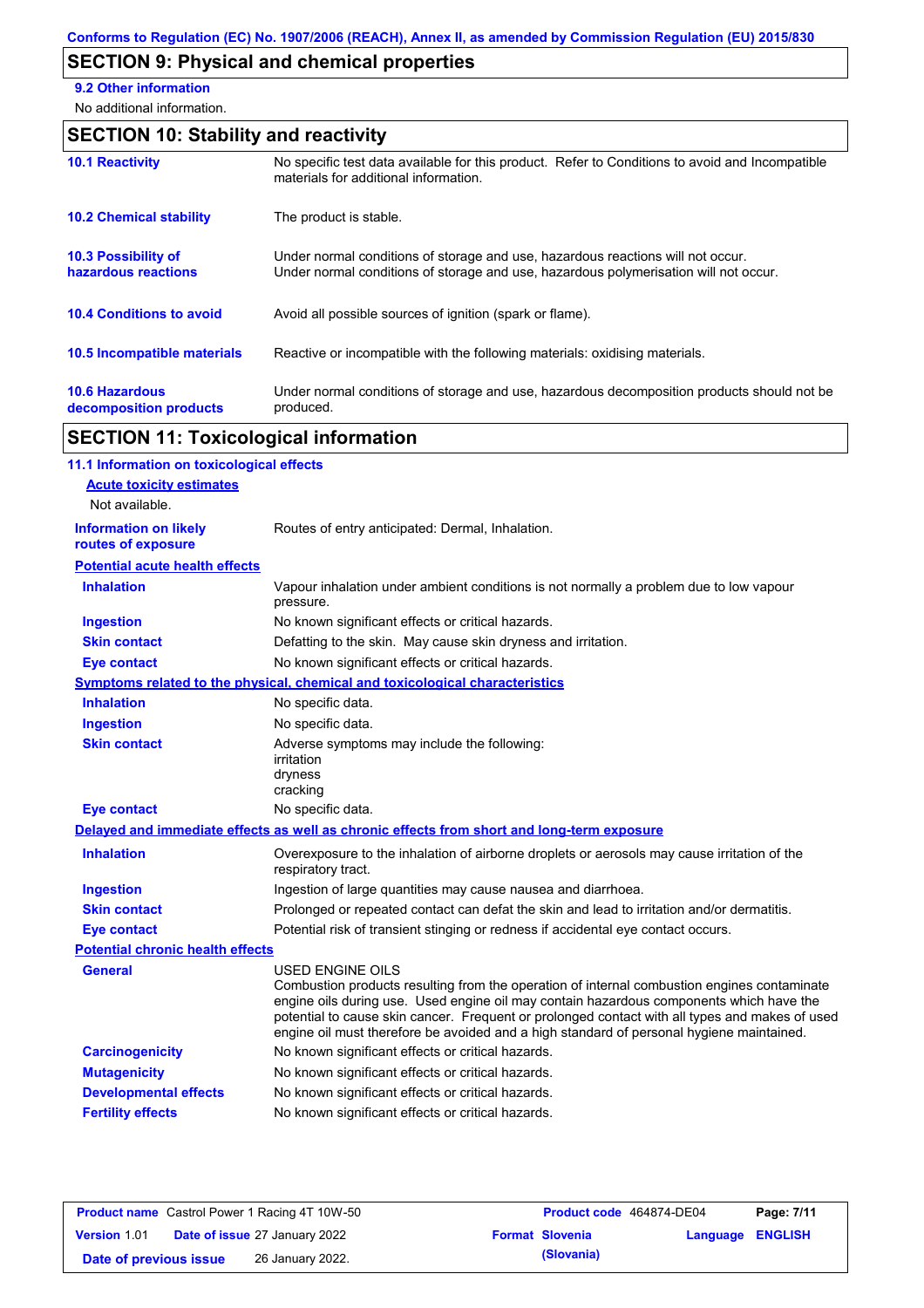### **SECTION 12: Ecological information**

### **12.1 Toxicity**

**Environmental hazards** Not classified as dangerous

### **12.2 Persistence and degradability**

Expected to be biodegradable.

### **12.3 Bioaccumulative potential**

This product is not expected to bioaccumulate through food chains in the environment.

| <b>12.4 Mobility in soil</b>                                  |                                                                      |
|---------------------------------------------------------------|----------------------------------------------------------------------|
| <b>Soil/water partition</b><br>coefficient (K <sub>oc</sub> ) | Not available.                                                       |
| <b>Mobility</b>                                               | Spillages may penetrate the soil causing ground water contamination. |

### **12.5 Results of PBT and vPvB assessment**

Product does not meet the criteria for PBT or vPvB according to Regulation (EC) No. 1907/2006, Annex XIII.

### **12.6 Other adverse effects**

| <b>Other ecological information</b> | Spills may form a film on water surfaces causing physical damage to organisms. Oxygen |
|-------------------------------------|---------------------------------------------------------------------------------------|
|                                     | transfer could also be impaired.                                                      |

### **SECTION 13: Disposal considerations**

### **13.1 Waste treatment methods**

### **Product**

**Methods of disposal**

Where possible, arrange for product to be recycled. Dispose of via an authorised person/ licensed waste disposal contractor in accordance with local regulations.

### **Hazardous waste** Yes.

### **European waste catalogue (EWC)**

| Waste code | <b>Waste designation</b>                                         |
|------------|------------------------------------------------------------------|
| 13 02 05*  | Imineral-based non-chlorinated engine, gear and lubricating oils |

However, deviation from the intended use and/or the presence of any potential contaminants may require an alternative waste disposal code to be assigned by the end user.

### **Packaging**

| <b>Methods of disposal</b> | Where possible, arrange for product to be recycled. Dispose of via an authorised person/<br>licensed waste disposal contractor in accordance with local regulations.                                                                    |
|----------------------------|-----------------------------------------------------------------------------------------------------------------------------------------------------------------------------------------------------------------------------------------|
| <b>Special precautions</b> | This material and its container must be disposed of in a safe way. Empty containers or liners<br>may retain some product residues. Avoid dispersal of spilt material and runoff and contact with<br>soil, waterways, drains and sewers. |
| Slovenia - Hazardous waste | This product is classified as dangerous according to Slovenian waste treatment rules [Ur.l. RS.<br>No. 45/2000 as amended and adapted].                                                                                                 |
| <b>References</b>          | Commission 2014/955/EU<br>Directive 2008/98/EC                                                                                                                                                                                          |

## **SECTION 14: Transport information**

|                                           | <b>ADR/RID</b>                                       | <b>ADN</b>     | <b>IMDG</b>              | <b>IATA</b>                       |
|-------------------------------------------|------------------------------------------------------|----------------|--------------------------|-----------------------------------|
| 14.1 UN number                            | Not regulated.                                       | Not regulated. | Not regulated.           | Not regulated.                    |
| 14.2 UN proper<br>shipping name           |                                                      |                |                          |                                   |
| <b>14.3 Transport</b><br>hazard class(es) |                                                      |                |                          |                                   |
| 14.4 Packing<br>group                     |                                                      |                |                          |                                   |
|                                           |                                                      |                |                          |                                   |
|                                           | <b>Product name</b> Castrol Power 1 Racing 4T 10W-50 |                | Product code 464874-DE04 | Page: 8/11                        |
| Version 1.01                              | Date of issue 27 January 2022                        |                | <b>Format Slovenia</b>   | <b>ENGLISH</b><br><b>Language</b> |
| Date of previous issue                    | 26 January 2022.                                     |                | (Slovania)               |                                   |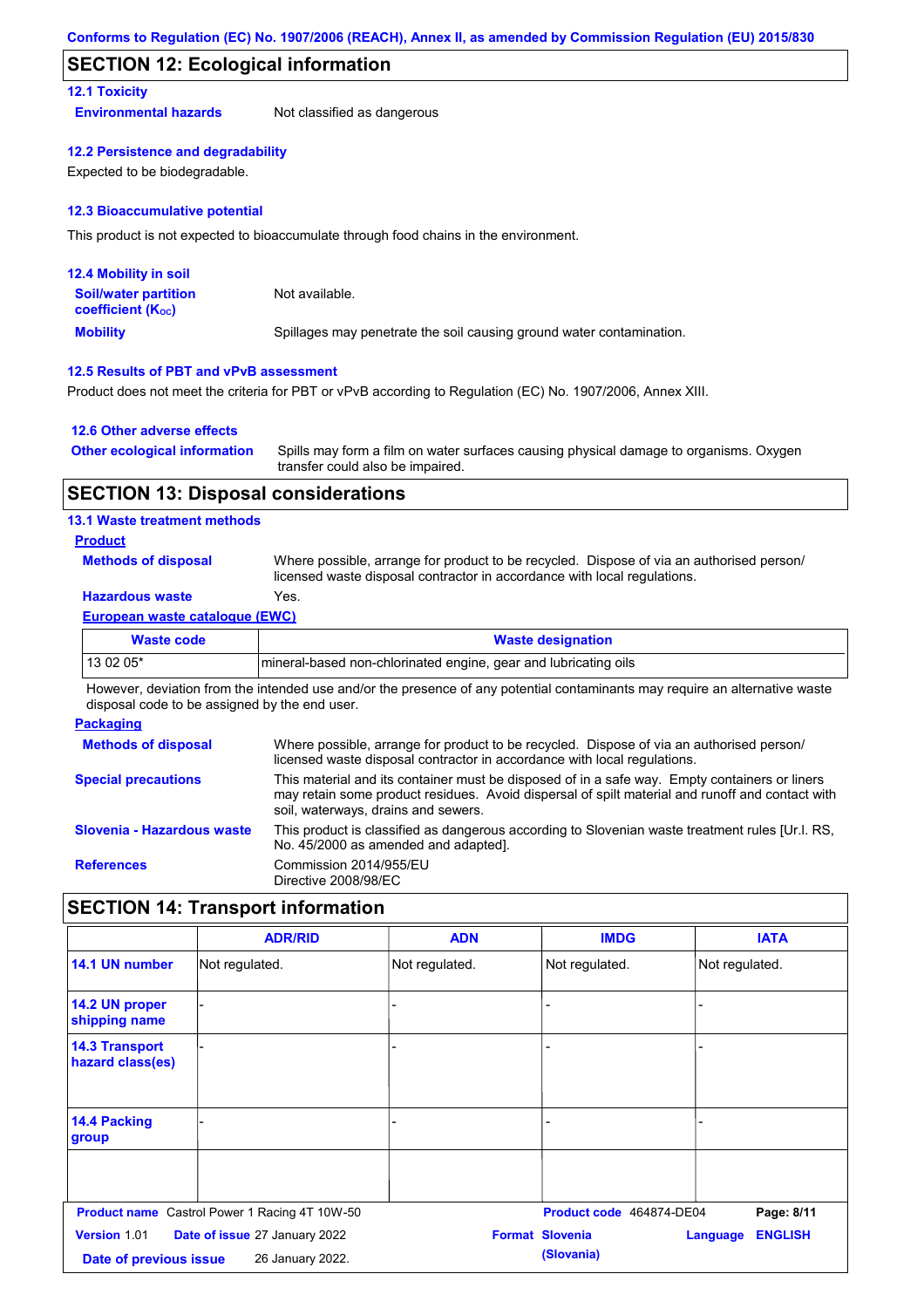### **Conforms to Regulation (EC) No. 1907/2006 (REACH), Annex II, as amended by Commission Regulation (EU) 2015/830**

### **SECTION 14: Transport information**

| 14.5<br><b>Environmental</b><br>hazards | INO. | 'No. | ۱No. | No. |
|-----------------------------------------|------|------|------|-----|
| <b>Additional</b><br>information        |      |      |      |     |

**14.6 Special precautions for user** Not available.

#### **14.7 Transport in bulk according to IMO instruments** Not available.

### **SECTION 15: Regulatory information**

**15.1 Safety, health and environmental regulations/legislation specific for the substance or mixture**

**EU Regulation (EC) No. 1907/2006 (REACH)**

### **Annex XIV - List of substances subject to authorisation**

### **Annex XIV**

None of the components are listed.

**Substances of very high concern**

None of the components are listed.

#### **EU Regulation (EC) No. 1907/2006 (REACH)**

**Other regulations REACH Status** The company, as identified in Section 1, sells this product in the EU in compliance with the current requirements of REACH. At least one component is not listed. All components are listed or exempted. All components are listed or exempted. All components are listed or exempted. All components are active or exempted. All components are listed or exempted. All components are listed or exempted. **United States inventory (TSCA 8b) Australia inventory (AIIC) Canada inventory China inventory (IECSC) Japan inventory (CSCL) Korea inventory (KECI) Philippines inventory (PICCS) Taiwan Chemical Substances Inventory (TCSI)** All components are listed or exempted. **Ozone depleting substances (1005/2009/EU)** Not listed. **Prior Informed Consent (PIC) (649/2012/EU)** Not listed. **Seveso Directive EU - Water framework directive - Priority substances** None of the components are listed. **Annex XVII - Restrictions on the manufacture, placing on the market and use of certain dangerous substances, mixtures and articles** Not applicable. **Persistent Organic Pollutants** Not listed.

This product is not controlled under the Seveso Directive.

| <b>15.2 Chemical safety</b> | A Chemical Safety Assessment has been carried out for one or more of the substances within  |
|-----------------------------|---------------------------------------------------------------------------------------------|
| assessment                  | this mixture. A Chemical Safety Assessment has not been carried out for the mixture itself. |

| <b>Product name</b> Castrol Power 1 Racing 4T 10W-50 |  | Product code 464874-DE04             |  | Page: 9/11             |                         |  |
|------------------------------------------------------|--|--------------------------------------|--|------------------------|-------------------------|--|
| <b>Version 1.01</b>                                  |  | <b>Date of issue 27 January 2022</b> |  | <b>Format Slovenia</b> | <b>Language ENGLISH</b> |  |
| Date of previous issue                               |  | 26 January 2022.                     |  | (Slovania)             |                         |  |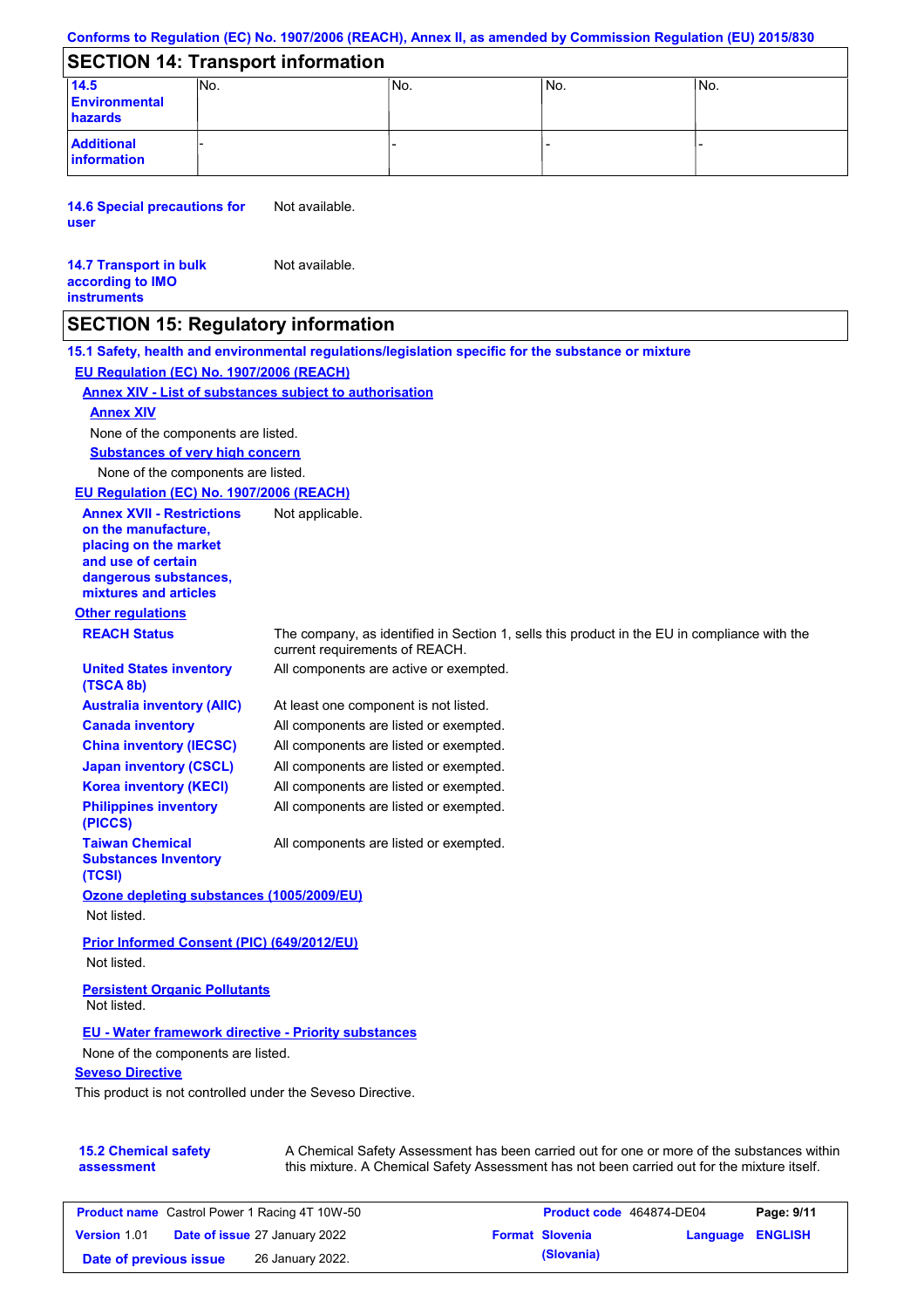# **SECTION 16: Other information**

| <b>Abbreviations and acronyms</b> | ADN = European Provisions concerning the International Carriage of Dangerous Goods by<br>Inland Waterway |
|-----------------------------------|----------------------------------------------------------------------------------------------------------|
|                                   | ADR = The European Agreement concerning the International Carriage of Dangerous Goods by<br>Road         |
|                                   | ATE = Acute Toxicity Estimate                                                                            |
|                                   | <b>BCF</b> = Bioconcentration Factor                                                                     |
|                                   | CAS = Chemical Abstracts Service                                                                         |
|                                   | CLP = Classification, Labelling and Packaging Regulation [Regulation (EC) No. 1272/2008]                 |
|                                   | CSA = Chemical Safety Assessment                                                                         |
|                                   | CSR = Chemical Safety Report                                                                             |
|                                   | <b>DMEL = Derived Minimal Effect Level</b>                                                               |
|                                   | DNEL = Derived No Effect Level                                                                           |
|                                   | EINECS = European Inventory of Existing Commercial chemical Substances                                   |
|                                   | ES = Exposure Scenario                                                                                   |
|                                   | EUH statement = CLP-specific Hazard statement                                                            |
|                                   | EWC = European Waste Catalogue                                                                           |
|                                   | GHS = Globally Harmonized System of Classification and Labelling of Chemicals                            |
|                                   | IATA = International Air Transport Association                                                           |
|                                   | IBC = Intermediate Bulk Container                                                                        |
|                                   | IMDG = International Maritime Dangerous Goods                                                            |
|                                   | LogPow = logarithm of the octanol/water partition coefficient                                            |
|                                   | MARPOL = International Convention for the Prevention of Pollution From Ships, 1973 as                    |
|                                   | modified by the Protocol of 1978. ("Marpol" = marine pollution)                                          |
|                                   | OECD = Organisation for Economic Co-operation and Development                                            |
|                                   | PBT = Persistent, Bioaccumulative and Toxic                                                              |
|                                   | <b>PNEC</b> = Predicted No Effect Concentration                                                          |
|                                   | REACH = Registration, Evaluation, Authorisation and Restriction of Chemicals Regulation                  |
|                                   | [Regulation (EC) No. 1907/2006]                                                                          |
|                                   | RID = The Regulations concerning the International Carriage of Dangerous Goods by Rail                   |
|                                   | <b>RRN = REACH Registration Number</b><br>SADT = Self-Accelerating Decomposition Temperature             |
|                                   | SVHC = Substances of Very High Concern                                                                   |
|                                   | STOT-RE = Specific Target Organ Toxicity - Repeated Exposure                                             |
|                                   | STOT-SE = Specific Target Organ Toxicity - Single Exposure                                               |
|                                   | TWA = Time weighted average                                                                              |
|                                   | $UN = United Nations$                                                                                    |
|                                   | $UVCB = Complex\;hydrocarbon\; substance$                                                                |
|                                   | VOC = Volatile Organic Compound                                                                          |
|                                   | vPvB = Very Persistent and Very Bioaccumulative                                                          |
|                                   | Varies = may contain one or more of the following $64741-88-4$ / RRN 01-2119488706-23,                   |
|                                   | 64741-89-5 / RRN 01-2119487067-30, 64741-95-3 / RRN 01-2119487081-40, 64741-96-4/ RRN                    |
|                                   | 01-2119483621-38, 64742-01-4 / RRN 01-2119488707-21, 64742-44-5 / RRN                                    |
|                                   | 01-2119985177-24, 64742-45-6, 64742-52-5 / RRN 01-2119467170-45, 64742-53-6 / RRN                        |
|                                   | 01-2119480375-34, 64742-54-7 / RRN 01-2119484627-25, 64742-55-8 / RRN                                    |
|                                   | 01-2119487077-29, 64742-56-9 / RRN 01-2119480132-48, 64742-57-0 / RRN                                    |
|                                   | 01-2119489287-22, 64742-58-1, 64742-62-7 / RRN 01-2119480472-38, 64742-63-8,                             |
|                                   | 64742-65-0 / RRN 01-2119471299-27, 64742-70-7 / RRN 01-2119487080-42, 72623-85-9 /                       |
|                                   | RRN 01-2119555262-43, 72623-86-0 / RRN 01-2119474878-16, 72623-87-1 / RRN                                |
|                                   | 01-2119474889-13                                                                                         |
|                                   |                                                                                                          |

**Procedure used to derive the classification according to Regulation (EC) No. 1272/2008 [CLP/GHS]**

| <b>Classification</b>                                                           |                            | <b>Justification</b> |                                               |  |  |
|---------------------------------------------------------------------------------|----------------------------|----------------------|-----------------------------------------------|--|--|
| Not classified.                                                                 |                            |                      |                                               |  |  |
| <b>Full text of abbreviated H</b><br><b>statements</b>                          | H <sub>304</sub>           |                      | May be fatal if swallowed and enters airways. |  |  |
| <b>Full text of classifications</b><br><b>[CLP/GHS]</b>                         | Asp. Tox. 1                |                      | <b>ASPIRATION HAZARD - Category 1</b>         |  |  |
| <b>History</b>                                                                  |                            |                      |                                               |  |  |
| Date of issue/Date of<br>revision                                               | 27/01/2022.                |                      |                                               |  |  |
| Date of previous issue                                                          | 26/01/2022.                |                      |                                               |  |  |
| <b>Prepared by</b>                                                              | <b>Product Stewardship</b> |                      |                                               |  |  |
| $\nabla$ Indicates information that has changed from previously issued version. |                            |                      |                                               |  |  |

**Notice to reader**

| <b>Product name</b> Castrol Power 1 Racing 4T 10W-50 |  | Product code 464874-DE04             |  | Page: 10/11            |                  |  |
|------------------------------------------------------|--|--------------------------------------|--|------------------------|------------------|--|
| Version 1.01                                         |  | <b>Date of issue 27 January 2022</b> |  | <b>Format Slovenia</b> | Language ENGLISH |  |
| Date of previous issue                               |  | 26 January 2022.                     |  | (Slovania)             |                  |  |